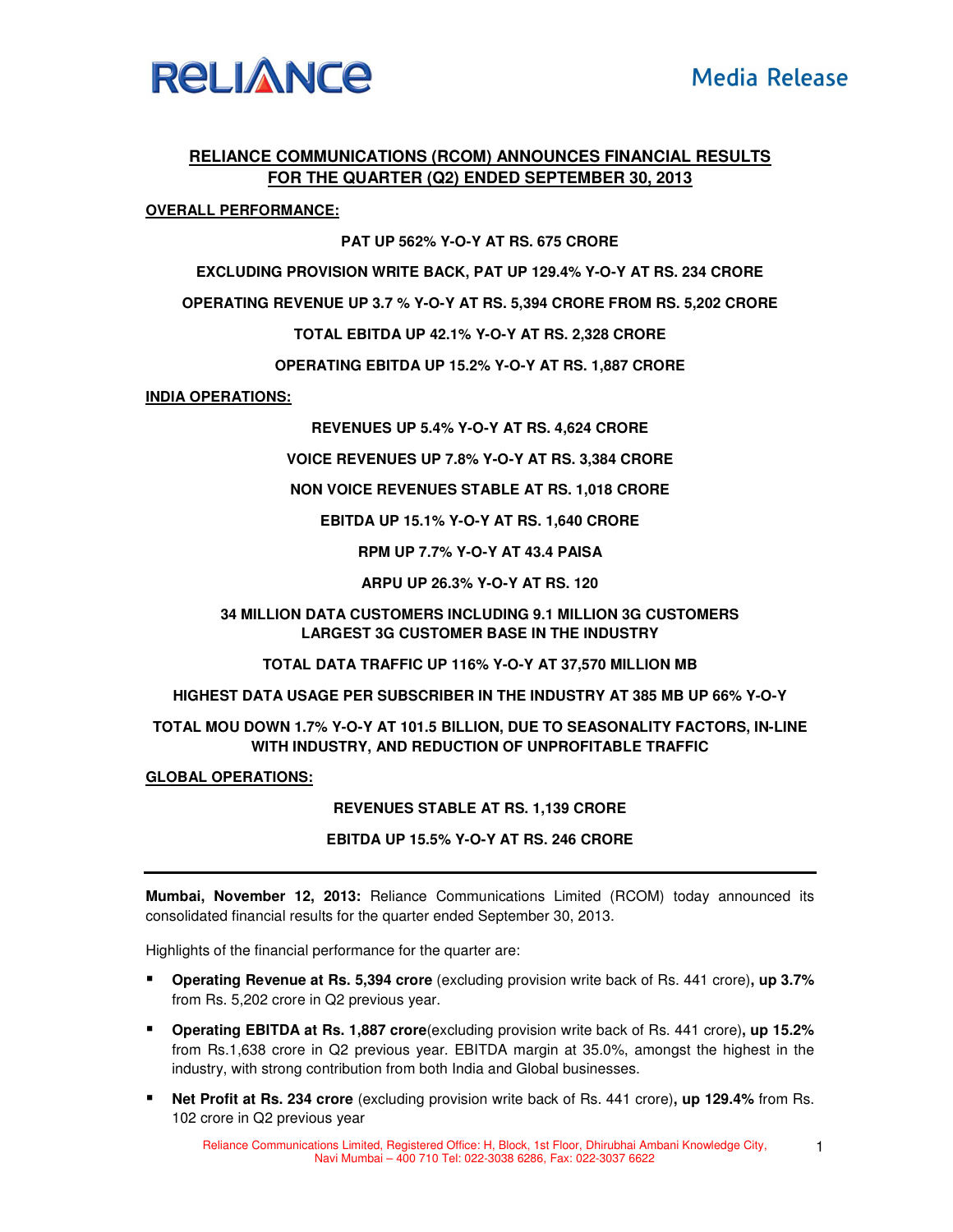

## **KEY HIGHLIGHTS:**

- **1. India Operations Revenue & EBITDA:** Q2 India Operations revenue at Rs. 4,624 crore, up 5.4% Y-O-Y from Rs.4,387 cr in Q2 previous year. Q2 India Operations EBITDA at Rs. 1,640 crore, up 15.1% Y-O-Y.
- **2. Global Operations Revenue & EBITDA**: Q2 Revenues at Rs. 1,139 crore, down by 0.3% from Rs. 1,143 crore in Q2 previous year. Q2 EBIDTA at Rs.246 crore, up by 15.5% Y-O-Y. Q2 EBITDA margin stands at 21.6%.
- **3. RCOM continues to be free cash flow positive**. RCOM generated operational cash flow (EBITDA) of Rs. 2,328 crore in Q2, paid net finance charges of Rs. 676 crore and invested Rs. 364 crore on capex during the quarter. It remains free cash flow (FCF) positive and this is expected to continue.
- **4. Key Performance Indicators (KPIs):** 
	- **a. RPM:** RPM increased to 43.4 paisa, up 7.7% Y-O-Y. We have significantly improved RPM with tariff hikes and strong focus on paid and profitable minutes.
	- **b. MOU:** The total MOUs down by 1.7% y-o-y at 101.5 billion, due to seasonality, in-line with the industry, and reduction of unprofitable traffic.
	- **c. ARPU:** ARPU up 26.3% y-o-y at Rs. 120 in Q2.
	- **d. Data Traffic:** The total data traffic up 116% y-o-y at 37,570 million MB. The traffic has increased due to increase in data subscribers and higher data usage per customer.
	- **e. Data Customers:** The total data customer base has grown 30.8% y-o-y to 34 million including 9.1 million 3G customers in Q2.
- **5.** The business of RCOM has been re-organized into two strategic customer-facing geographical business units: India and Global Operations. It has no impact on consolidated financials of the Company including consolidated revenue and EBITDA. This simplified segment reporting will lead to enhanced transparency and disclosures of the financial performance of the company.
- **6. RCOM ties up with Apple to offer iPhone 5c and 5s with attractive customer offerings:** RCOM announced a revolutionary Apple iPhone offer that promises to change the way people buy the iconic Smartphone in India. The Company has announced two game-changing offers—just Rs 2,599 per month for the iPhone 5c and Rs 2,999 per month for the iPhone 5s, both for a duration of 24 months—which include the handset cost, unlimited local and STD calls, SMS', national roaming and 3G data. And in another first in India, ever, RCOM is offering these much-awaited iPhone models at no down payment.

Furthermore, under this unique offer, Apple iPhone 5c and iPhone 5s customers will not receive any usage bill for 24 months, as the monthly payments include all usage charges. Only international calls and international roaming charges will have to be paid for.

**7. RCOM offers 3G at 2G prices:** RCOM announced the launch of exciting new 3G data offer at 2G data prices in a pioneering move for Smartphone and Tablet users, targeting the fastgrowing segment. The aggressive and affordable pricing is all set to trigger a wave of 3G adoption in the country, ensuring greater traction from mid- to high-level data users, and resulting in significant data usage and revenue growth across customer segments. With this

2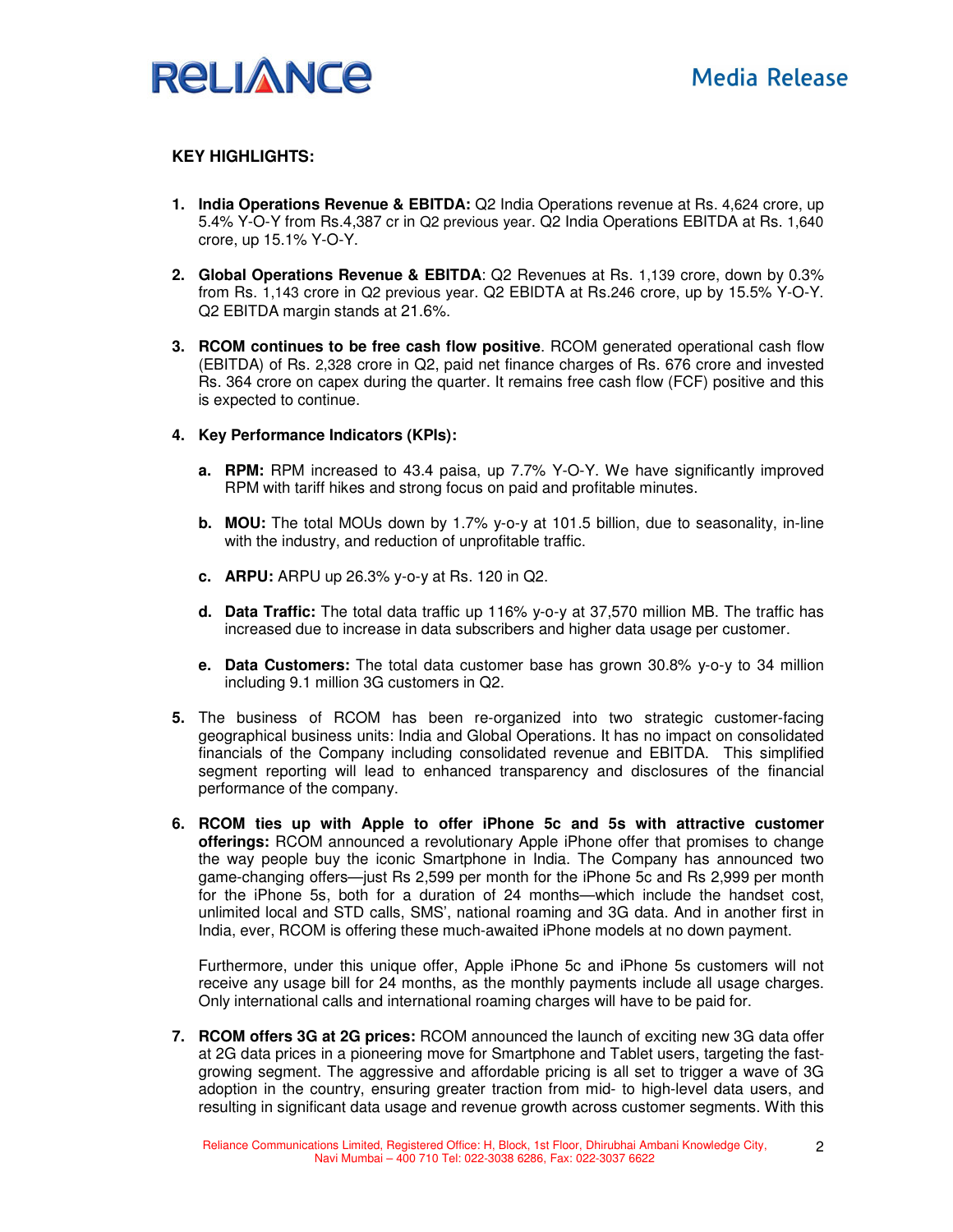

offer, all new and existing Reliance subscribers can now avail of best-priced 3G services across the post-paid and pre-paid segments. Reliance 3G customers can now enjoy the Smartphone experience on the Company's 'Built-for-Internet' superior network with ultra fast video streaming on their Smartphones and tablets, without any delay and buffering, anytime, anywhere. Under the new offer, this experience will come without the burden of high data charges.

### **8. Recent Rewards & Recognition:**

**Leading Lights Award -** RCOM won Leading Lights award - "Most Innovative Enterprise Service" for its services "Connect Prime". Leading Light award is given to world's top telecom companies for excellence in service, applications and equipment.

**IT EDGE Award - RCOM** is the only telecom company to receive this award for information technology. It has been awarded for our Innovative and Agile IT processes setup using TM forum standards, benchmarked in International arena.

**IT Transformers Award -** Awarded for Enterprise Storage Management innovative Solution which enables RCOM to virtualize the exponential storage requirements for Tier 1 applications through optimization and effective solution engineering of Storage, at the same time improving the SLAs for our businesses.

## **About Reliance Communications**

Reliance Communications Limited founded by the late Shri Dhirubhai H Ambani (1932-2002) is the flagship company of the Reliance Group. The Reliance Group currently has a net worth in excess of Rs. 89,600 crore (US\$ 16.5 billion), cash flows of Rs. 9,100 crore (US\$ 1.7 billion), net profit of Rs. 4,300 crore (US\$ 0.8 billion).

Reliance Communications is India's foremost and truly integrated telecommunications service provider. The Company, with a customer base of about 125 million including over 2.5 million individual overseas retail customers, ranks among the Top 7 Telecom companies in the world by number of customers in a single country. Reliance Communications corporate clientele includes over 39,000 Indian and multinational corporations including small and medium enterprises and over 830 global, regional and domestic carriers.

Reliance Communications has established a pan-India, next generation, integrated (wireless and wireline), convergent (voice, data and video) digital network that is capable of supporting best-of-class services spanning the entire communications value chain, covering over 24,000 towns and 600,000 villages. Reliance Communications owns and operates the world's largest next generation IP enabled connectivity infrastructure, comprising over 277,000 kilometers of fibre optic cable systems in India, USA, Europe, Middle East and the Asia Pacific region.

3